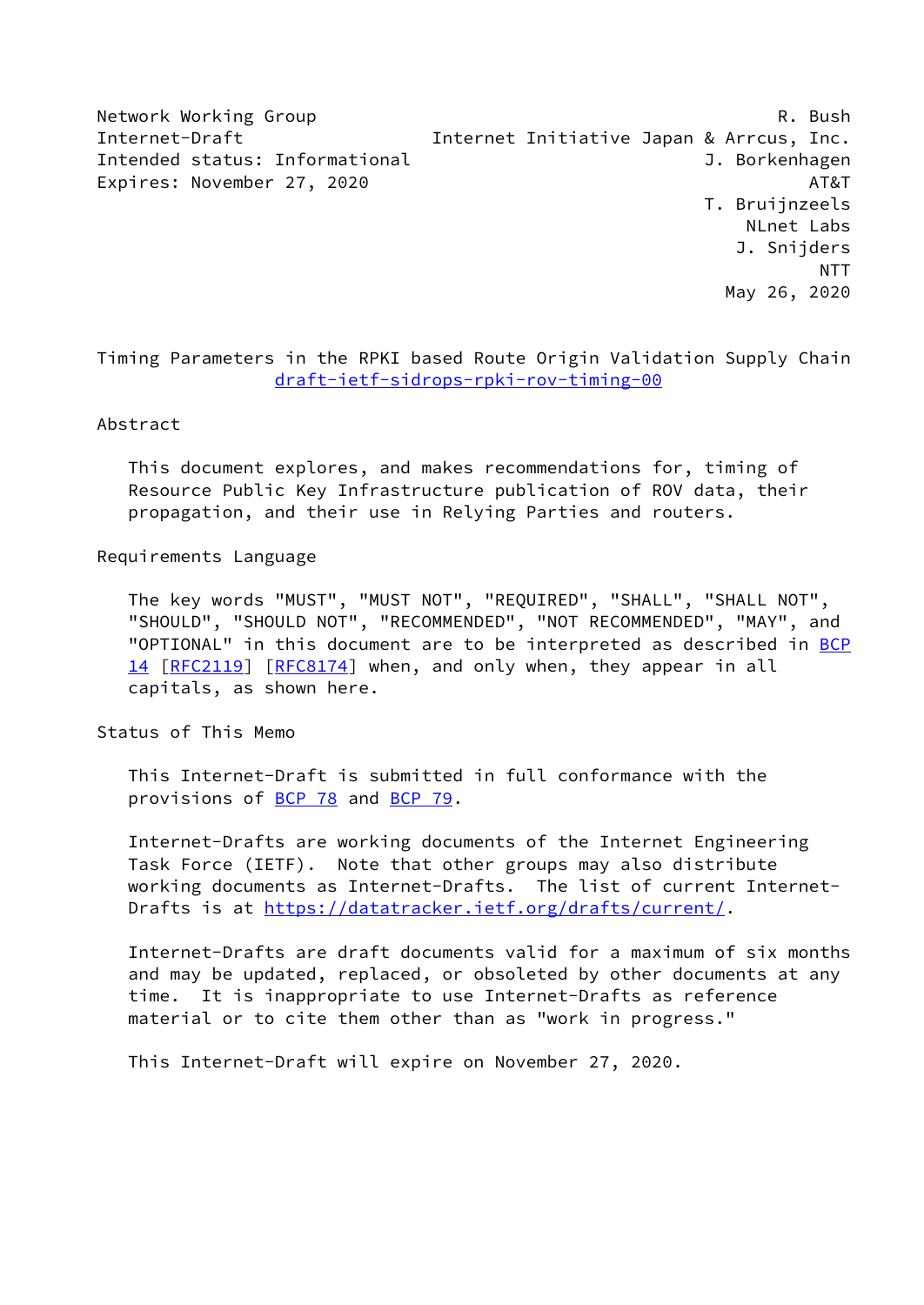<span id="page-1-1"></span>Internet-Draft **RPKI ROV Timing** May 2020

Copyright Notice

 Copyright (c) 2020 IETF Trust and the persons identified as the document authors. All rights reserved.

This document is subject to **[BCP 78](https://datatracker.ietf.org/doc/pdf/bcp78)** and the IETF Trust's Legal Provisions Relating to IETF Documents [\(https://trustee.ietf.org/license-info](https://trustee.ietf.org/license-info)) in effect on the date of publication of this document. Please review these documents carefully, as they describe your rights and restrictions with respect to this document. Code Components extracted from this document must include Simplified BSD License text as described in Section 4.e of the Trust Legal Provisions and are provided without warranty as described in the Simplified BSD License.

## Table of Contents

|    |                                                              |  |  |  |  |  |  |  |  |  | $\overline{\phantom{0}}^2$ |
|----|--------------------------------------------------------------|--|--|--|--|--|--|--|--|--|----------------------------|
| 2. |                                                              |  |  |  |  |  |  |  |  |  | $\overline{4}$             |
| 3. | Certification Authority Publishing $\dots \dots \dots \dots$ |  |  |  |  |  |  |  |  |  | $\frac{4}{1}$              |
| 4. |                                                              |  |  |  |  |  |  |  |  |  | $\frac{4}{1}$              |
| 5. |                                                              |  |  |  |  |  |  |  |  |  | $\overline{5}$             |
| 6. |                                                              |  |  |  |  |  |  |  |  |  | $\overline{\phantom{0}}$   |
| 7. |                                                              |  |  |  |  |  |  |  |  |  | $\overline{\phantom{0}}$   |
| 8. |                                                              |  |  |  |  |  |  |  |  |  | 6                          |
|    |                                                              |  |  |  |  |  |  |  |  |  | 6                          |
|    |                                                              |  |  |  |  |  |  |  |  |  | 6                          |
|    | 10.1. Normative References                                   |  |  |  |  |  |  |  |  |  | 6                          |
|    | 10.2. Informative References                                 |  |  |  |  |  |  |  |  |  | $\mathbf{Z}$               |
|    |                                                              |  |  |  |  |  |  |  |  |  |                            |
|    |                                                              |  |  |  |  |  |  |  |  |  | <u>8</u>                   |
|    |                                                              |  |  |  |  |  |  |  |  |  |                            |

## <span id="page-1-0"></span>[1](#page-1-0). Introduction

 This document explores, and makes recommendations for, timing of Resource Public Key Infrastructure (RPKI) publication of ROV data, their propagation, and their use in Relying Parties (RP), caches and routers.

 The RPKI supply chain from CAs to reach routers has a structure as follows:

Cerification Authorities: The authoritative data of the RPKI are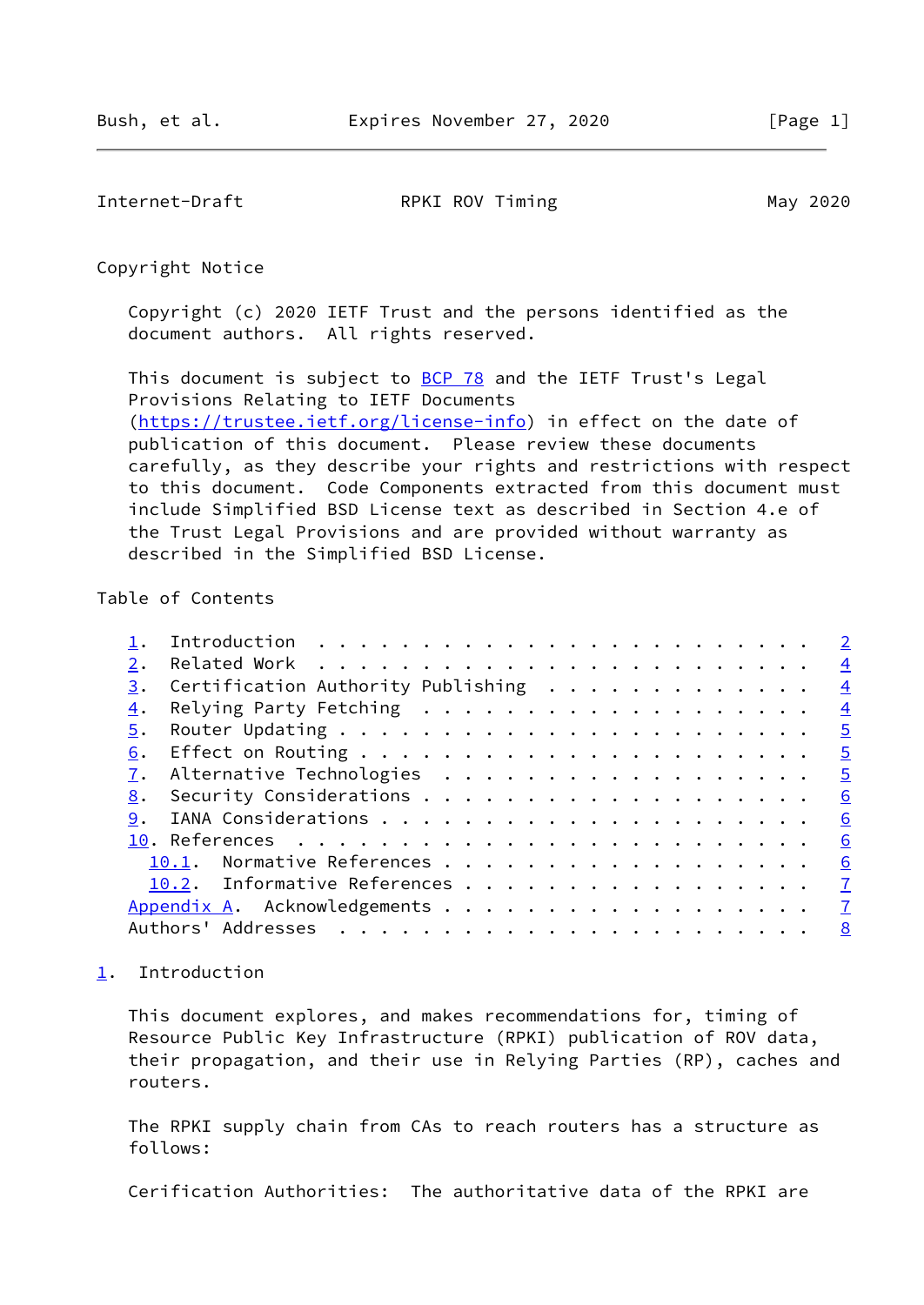published by a distributed set of Certification Authorities (CAs) at the IANA, RIRs, NIRs, and ISPs (see [[RFC6481](https://datatracker.ietf.org/doc/pdf/rfc6481)]).

Bush, et al. **Expires November 27, 2020** [Page 2]

Internet-Draft **RPKI ROV Timing** May 2020

- Publication Points: The CAs publish their authoritative data in publicly accessible repositories which have a Publication Point (PP) for each CA.
- Relying Parties: Relying Parties are a local (to the routers) set of one or more collected and verified caches of RPKI data which are collected from the PPs.

 Currently RPs can pull from other RPs, thereby creating a somewhat complex topology.

 Routers: Validating routers fetch data from local RP caches using the RPKI to Router Protocol, [\[I-D.ietf-sidrops-8210bis](#page-6-4)]. Routers are clients of the caches. Validating routers MUST have a trust relationship with, and a trusted transport channel to, any RP(s) they use. [[I-D.ietf-sidrops-8210bis\]](#page-6-4) specifies mechanisms for the router to assure itself of the authenticity of the cache(s) and to authenticate itself to cache(s).

 As Resource Public Key Infrastructure based Route Origin Validation (ROV) becomes deployed in the Internet, the quality of the routing control plane, and hence timely and accurate delivery of packets in the data plane, increasingly depend on prompt and accurate propagation of the RPKI data from the originating Certification Authorities (CAs), to Relying Parties (RPs), to Border Gateway Protocol (BGP) speaking routers.

 Origin Validation based on stale ROAs allows accidental or intentional mis-origination; announcement of a prefix by an AS which does not have the authority to do so. While delays in ROA propagation to ROV in routers can cause loss of good traffic. Therefore minimizing propagation time of data from CAs to routers is critical.

 Before the data can start on the CA to router supply chain, the resource holder (operator) MUST create or delete the relevant ROA(s)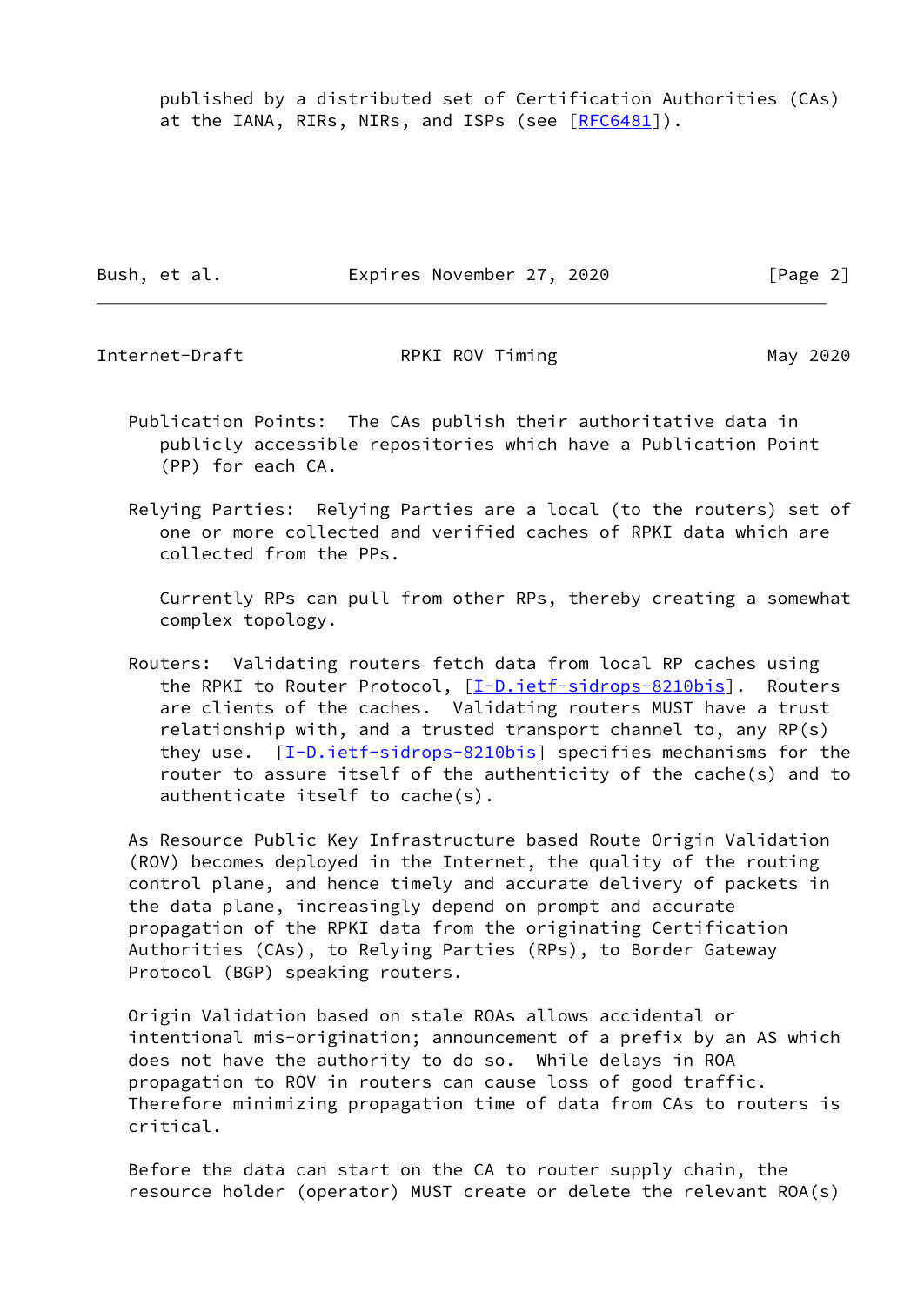through the CA's operational interface(s). The operator is responsible for anticipating their future needs for ROAs, be aware of the propagation time from creating ROAs to effect on routing, and SHOULD create, delete, or modify ROAs sufficiently in advance of any needs in the routing system.

 There are questions of how frequently a CA publishes, how often an RP pulls, and how often routers pull from their RP(s). Overall, the router(s) SHOULD react within an hour of ROA publication.

 For CAs publishing to PPs, a few seconds to a minute seems easily achieved with reasonable software. See [Section 3](#page-3-2).

| Bush, et al. | Expires November 27, 2020 | [Page 3] |
|--------------|---------------------------|----------|
|--------------|---------------------------|----------|

<span id="page-3-1"></span>Internet-Draft **RPKI ROV Timing** May 2020

 Relying Party validating caches periodically retrieve data from CA publication points. RPs using rsync to poll publication points every ten minutes would be a burden today, given the load it would put on publication services, cf. one notorious repository which is structured against specification. RPs using RRDP impose no such load. As the infrastructure moves from rsync to RRDP [\[I-D.sidrops-bruijnzeels-deprecate-rsync](#page-7-3)], RRDP is designed for very frequent polling as long as Relying Parties use the "If-Modified- Since" header and there is a caching infrastructure. For rsync, an hour would be the longest acceptable window. See [Section 4.](#page-4-0)

 For the BGP speaking router(s) pulling from the RP(s), five minutes to an hour is a wide window. But, the RPKI-Rtr protocol does have the Serial Notify PDU, the equivalent of DNS Notify, where the cache tells the router that it has new data. See [Section 5.](#page-4-1)

We discuss each of these in detail below.

# <span id="page-3-0"></span>[2](#page-3-0). Related Work

It is assumed that the reader understands BGP, [\[RFC4271](https://datatracker.ietf.org/doc/pdf/rfc4271)], the RPKI [\[RFC6480](https://datatracker.ietf.org/doc/pdf/rfc6480)], RPKI Manifests [[RFC6486](https://datatracker.ietf.org/doc/pdf/rfc6486)], Route Origin Authorizations (ROAs), [\[RFC6482](https://datatracker.ietf.org/doc/pdf/rfc6482)], the RPKI Repository Delta Protocol (RRDP) [\[RFC8182](https://datatracker.ietf.org/doc/pdf/rfc8182)], The Resource Public Key Infrastructure (RPKI) to Router Protocol [\[I-D.ietf-sidrops-8210bis](#page-6-4)], RPKI-based Prefix Validation, [\[RFC6811](https://datatracker.ietf.org/doc/pdf/rfc6811)], and Origin Validation Clarifications, [\[RFC8481](https://datatracker.ietf.org/doc/pdf/rfc8481)].

<span id="page-3-2"></span>[3](#page-3-2). Certification Authority Publishing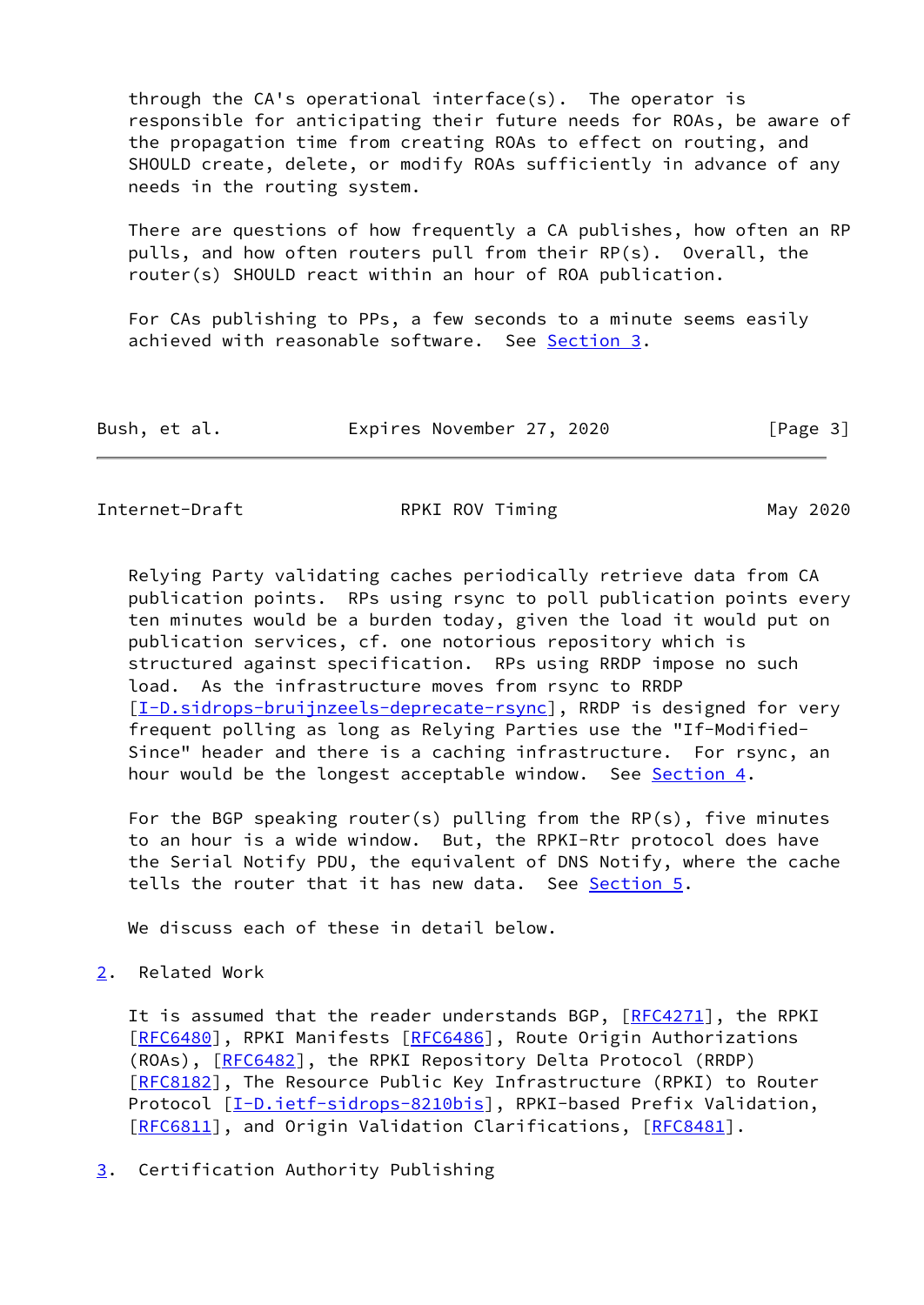A principal constraint on publication timing is ensuring the CRL and Manifest ([[RFC6486](https://datatracker.ietf.org/doc/pdf/rfc6486)]) are atomically correct with respect to the other repository data. With rsync, the directory must be atomically correct before it becomes current. RRDP ([[RFC8182](https://datatracker.ietf.org/doc/pdf/rfc8182)]) is similar, the directory must be atomically correct before it is published.

<span id="page-4-0"></span>[4](#page-4-0). Relying Party Fetching

 rsync puts a load on RPKI publication point servers. Therefore relying party caches have been discouraged from fetching more frequently than on the order of an hour. Times as long as a day were even suggested. We conclude that RPs using rsync SHOULD pull from CA publication points once an hour.

With RRDP ([[RFC8182\]](https://datatracker.ietf.org/doc/pdf/rfc8182)), such constraints are no longer relevant. [\[RFC8182](https://datatracker.ietf.org/doc/pdf/rfc8182)] makes clear that polling as frequently as once a second is acceptable iff Relying Parties use the "If-Modified-Since" header and there is caching. In such circumstances, the RRDP polling interval MUST be no more than ten minutes. We strongly recommend the

| Bush, et al. | Expires November 27, 2020 | [Page 4] |
|--------------|---------------------------|----------|
|              |                           |          |

<span id="page-4-2"></span>

Internet-Draft **RPKI ROV Timing** May 2020

 migration from rsync to RRDP in [\[I-D.sidrops-bruijnzeels-deprecate-rsync](#page-7-3)].

 A number of timers are embedded in the X.509 RPKI data which should also be considered. E.g., CRL publication commitments, expiration of EE certificates pointing to Manifests, and the Manifests themselves. Some CA operators commonly indicate new CRL information should be available in the next 24 hours. These 24-hour sliding timers, combined with fetching RPKI data once a day, cause needless brittleness in the face of transient network issues between the CA and RP.

<span id="page-4-1"></span>[5](#page-4-1). Router Updating

 The rate of change of ROA data is estimated to remain small, on the order of a few ROAs a minute, but with bursts. Therefore, the routers may update from the (presumed local) relying party cache(s) quite frequently. Note that [\[I-D.ietf-sidrops-8210bis](#page-6-4)] recommends a polling interval of one hour. This timing is conservative because caches can send a Serial Notify PDU to tell routers when there are new data to be fetched.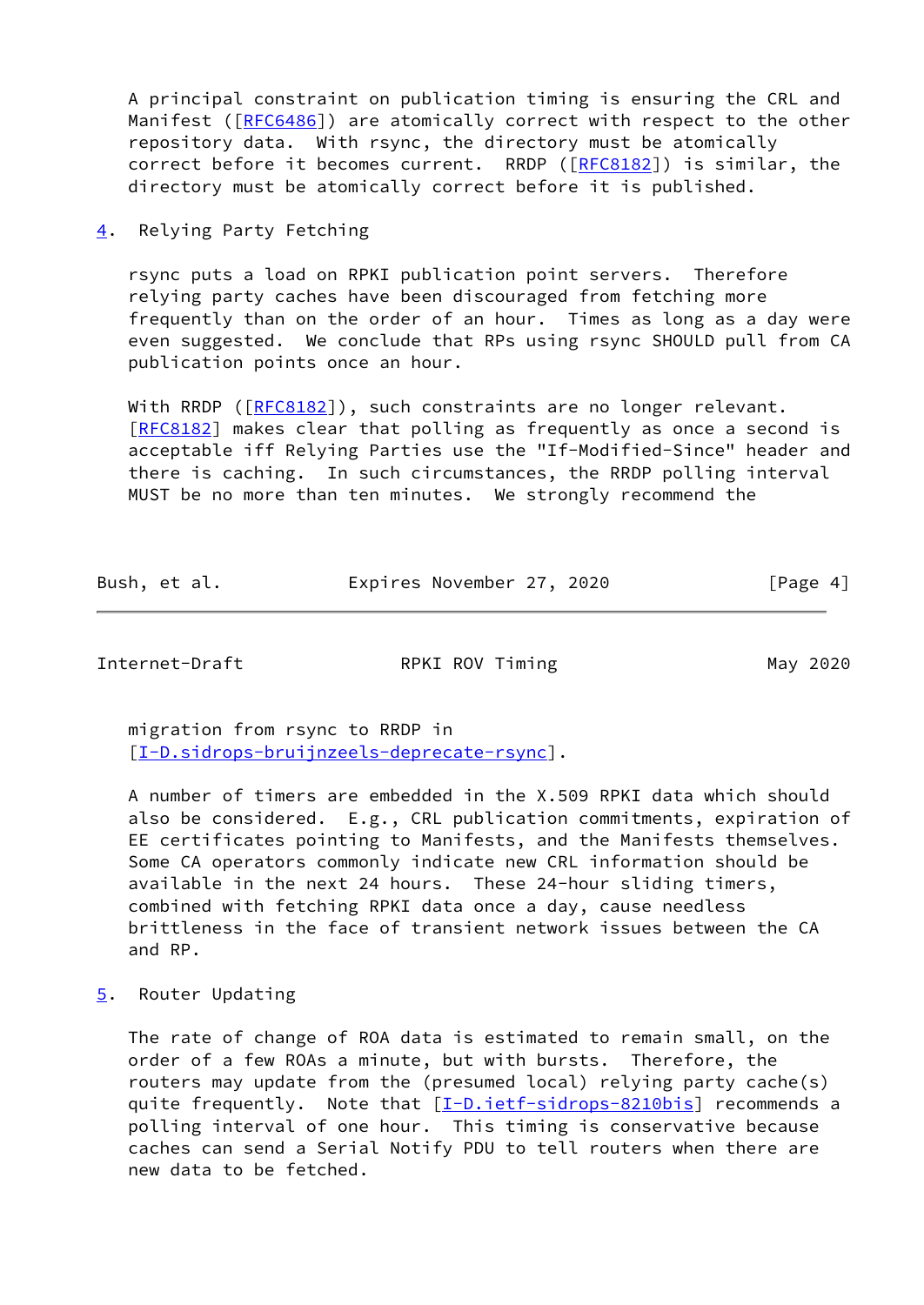A router SHOULD respond with a Serial Query when it receives a Serial Notify from a cache. If a router can not respond appropriately to a Serial Notify, then it MUST send a periodic Serial Query no less frequently than once an hour.

<span id="page-5-0"></span>[6](#page-5-0). Effect on Routing

 Once a router has received an End of Data PDU from a cache, the effect on Route Origin Validation MUST be a matter of seconds to a minute. The router MAY allow incoming VRPs to affect Origin Validation as they arrive instead of waiting for the End of Data PDU. See  $[I-D.iett-sidrops-8210bis]$  for some cautions regarding the arrival sequence of VRPs.

<span id="page-5-1"></span>[7](#page-5-1). Alternative Technologies

 Should the supply chain include components or technologies other than those in IETF documents, the end effect SHOULD be the same; the router(s) SHOULD react to invalid AS origins within the same overall time constraint, an hour at most from ROA creation at the CA publication point to effect in the router.

| Expires November 27, 2020<br>Bush, et al.<br>[Page 5] |  |  |  |  |  |  |  |
|-------------------------------------------------------|--|--|--|--|--|--|--|
|-------------------------------------------------------|--|--|--|--|--|--|--|

<span id="page-5-3"></span>

| Internet-Draft | RPKI ROV Timing | May 2020 |
|----------------|-----------------|----------|
|                |                 |          |

### <span id="page-5-2"></span>[8](#page-5-2). Security Considerations

 Despite common misconceptions and marketing, Route Origin Validation is not a security protocol. It is intended to catch operational errors, and is easily gamed and attacked.

 If an attacker can add, delete, or modify RPKI data, either in repositories or in flight, they can affect routing and thereby steer or damage traffic. The RPKI system design does much to deter these attacks. But the 'last mile' from the cache to the router uses transport, as opposed to object, security and is vulnerable. This is discussed in [\[I-D.ietf-sidrops-8210bis](#page-6-4)].

 Similarly, if an attacker can delay prompt propagation of RPKI data on the supply chain described in this document, they can affect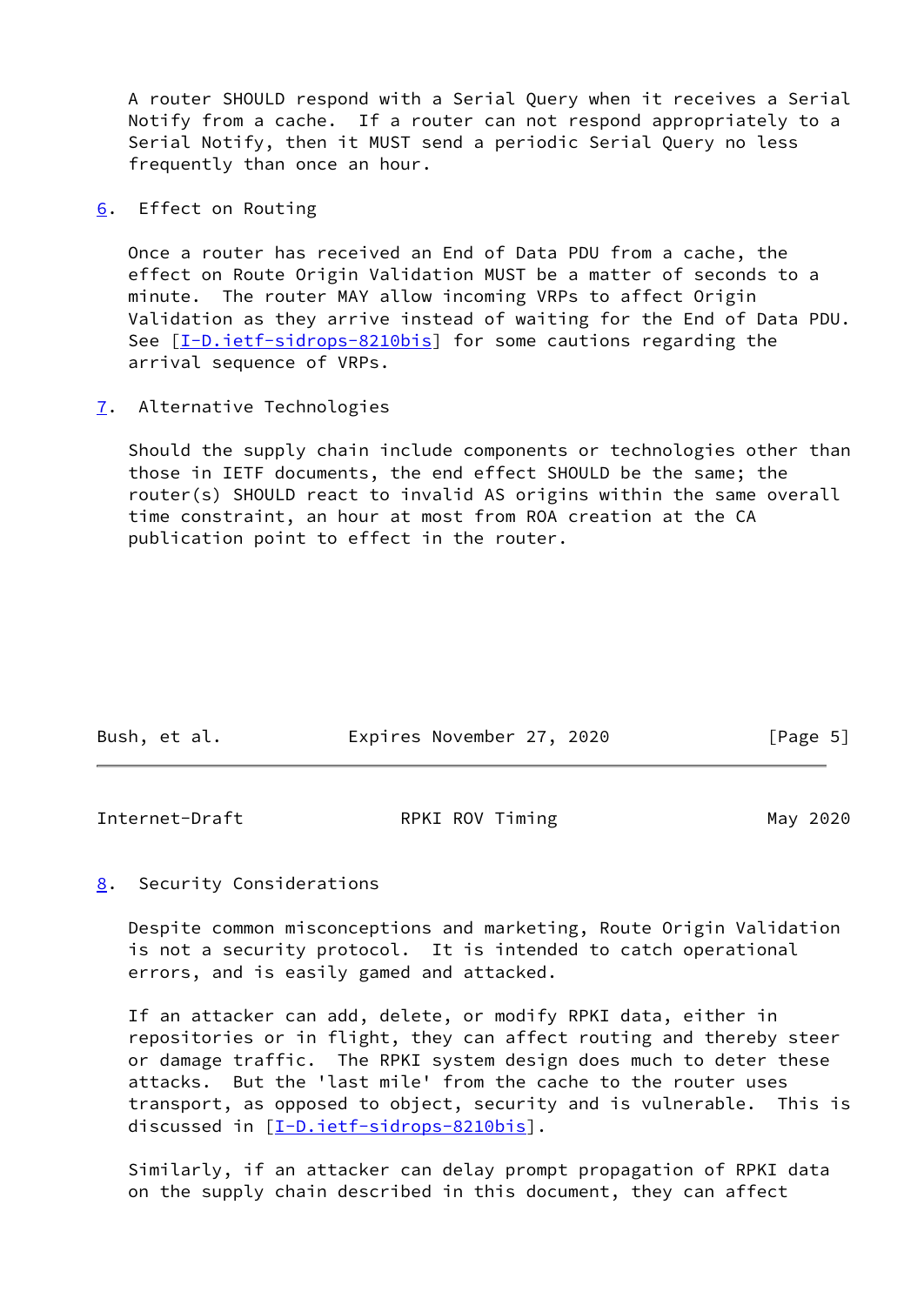routing, and therefore traffic flow, to their advantage.

<span id="page-6-0"></span>[9](#page-6-0). IANA Considerations

None

- <span id="page-6-1"></span>[10.](#page-6-1) References
- <span id="page-6-4"></span><span id="page-6-2"></span>[10.1](#page-6-2). Normative References
	- [I-D.ietf-sidrops-8210bis] Bush, R. and R. Austein, "The Resource Public Key Infrastructure (RPKI) to Router Protocol, Version 2", [draft-ietf-sidrops-8210bis-00](https://datatracker.ietf.org/doc/pdf/draft-ietf-sidrops-8210bis-00) (work in progress), March 2020.
	- [RFC2119] Bradner, S., "Key words for use in RFCs to Indicate Requirement Levels", [BCP 14](https://datatracker.ietf.org/doc/pdf/bcp14), [RFC 2119](https://datatracker.ietf.org/doc/pdf/rfc2119), DOI 10.17487/RFC2119, March 1997, <[https://www.rfc-editor.org/info/rfc2119>](https://www.rfc-editor.org/info/rfc2119).
	- [RFC4271] Rekhter, Y., Ed., Li, T., Ed., and S. Hares, Ed., "A Border Gateway Protocol 4 (BGP-4)", [RFC 4271,](https://datatracker.ietf.org/doc/pdf/rfc4271) DOI 10.17487/RFC4271, January 2006, <[https://www.rfc-editor.org/info/rfc4271>](https://www.rfc-editor.org/info/rfc4271).
	- [RFC6481] Huston, G., Loomans, R., and G. Michaelson, "A Profile for Resource Certificate Repository Structure", [RFC 6481,](https://datatracker.ietf.org/doc/pdf/rfc6481) DOI 10.17487/RFC6481, February 2012, <[https://www.rfc-editor.org/info/rfc6481>](https://www.rfc-editor.org/info/rfc6481).

| Bush, et al. | Expires November 27, 2020 | [Page 6] |
|--------------|---------------------------|----------|
|--------------|---------------------------|----------|

<span id="page-6-3"></span>

Internet-Draft **RPKI ROV Timing May 2020** 

- [RFC6482] Lepinski, M., Kent, S., and D. Kong, "A Profile for Route Origin Authorizations (ROAs)", [RFC 6482](https://datatracker.ietf.org/doc/pdf/rfc6482), DOI 10.17487/RFC6482, February 2012, <[https://www.rfc-editor.org/info/rfc6482>](https://www.rfc-editor.org/info/rfc6482).
- [RFC6486] Austein, R., Huston, G., Kent, S., and M. Lepinski, "Manifests for the Resource Public Key Infrastructure (RPKI)", [RFC 6486,](https://datatracker.ietf.org/doc/pdf/rfc6486) DOI 10.17487/RFC6486, February 2012,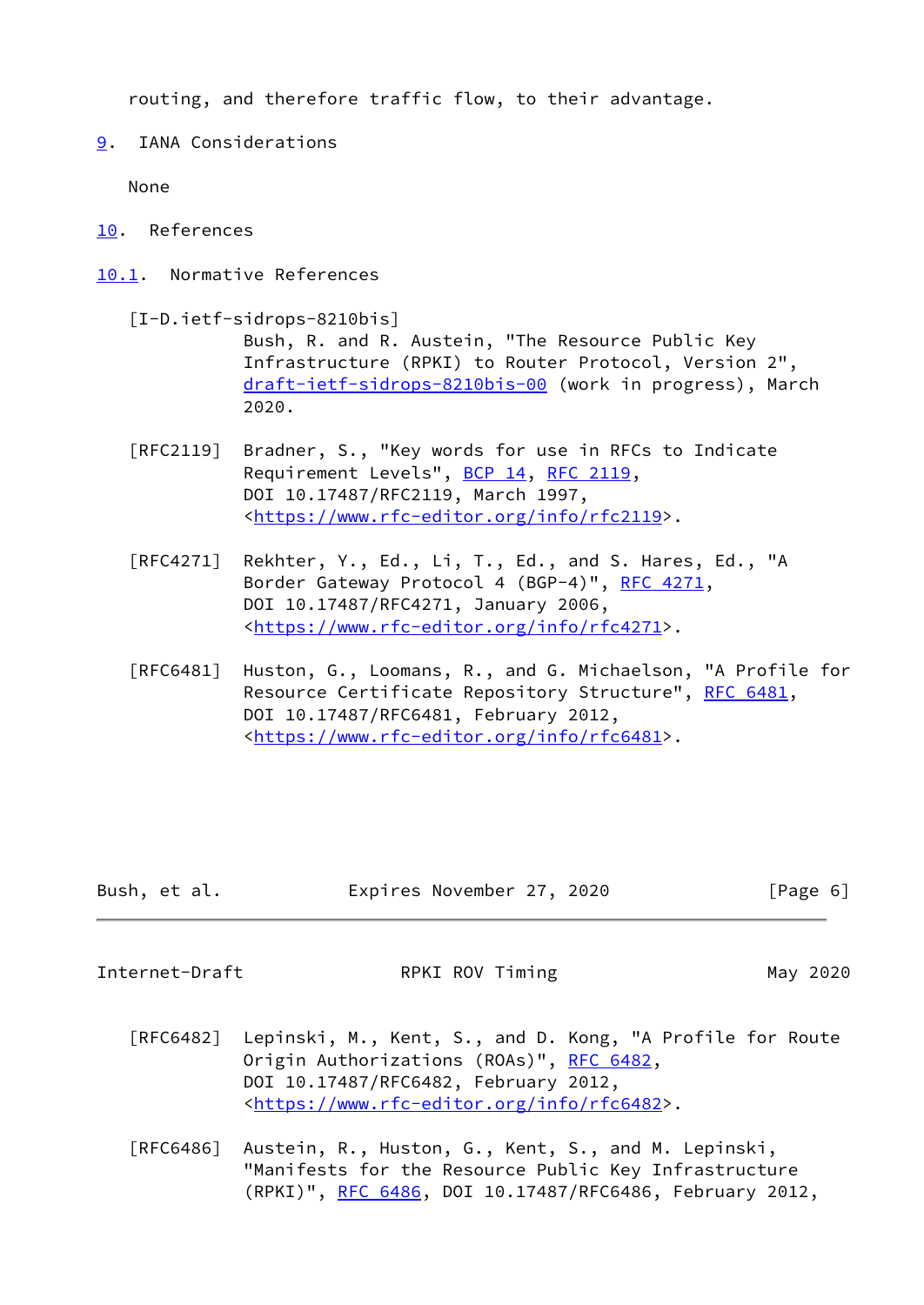<[https://www.rfc-editor.org/info/rfc6486>](https://www.rfc-editor.org/info/rfc6486).

- [RFC6811] Mohapatra, P., Scudder, J., Ward, D., Bush, R., and R. Austein, "BGP Prefix Origin Validation", [RFC 6811,](https://datatracker.ietf.org/doc/pdf/rfc6811) DOI 10.17487/RFC6811, January 2013, <[https://www.rfc-editor.org/info/rfc6811>](https://www.rfc-editor.org/info/rfc6811).
- [RFC8174] Leiba, B., "Ambiguity of Uppercase vs Lowercase in [RFC](https://datatracker.ietf.org/doc/pdf/rfc2119) [2119](https://datatracker.ietf.org/doc/pdf/rfc2119) Key Words", [BCP 14](https://datatracker.ietf.org/doc/pdf/bcp14), [RFC 8174,](https://datatracker.ietf.org/doc/pdf/rfc8174) DOI 10.17487/RFC8174, May 2017, [<https://www.rfc-editor.org/info/rfc8174](https://www.rfc-editor.org/info/rfc8174)>.
- [RFC8182] Bruijnzeels, T., Muravskiy, O., Weber, B., and R. Austein, "The RPKI Repository Delta Protocol (RRDP)", [RFC 8182](https://datatracker.ietf.org/doc/pdf/rfc8182), DOI 10.17487/RFC8182, July 2017, <[https://www.rfc-editor.org/info/rfc8182>](https://www.rfc-editor.org/info/rfc8182).
- [RFC8481] Bush, R., "Clarifications to BGP Origin Validation Based on Resource Public Key Infrastructure (RPKI)", [RFC 8481](https://datatracker.ietf.org/doc/pdf/rfc8481), DOI 10.17487/RFC8481, September 2018, <[https://www.rfc-editor.org/info/rfc8481>](https://www.rfc-editor.org/info/rfc8481).
- <span id="page-7-3"></span><span id="page-7-0"></span>[10.2](#page-7-0). Informative References
	- [I-D.sidrops-bruijnzeels-deprecate-rsync] Bruijnzeels, T., Bush, R., and G. Michaelson, "Resource Public Key Infrastructure (RPKI) Repository Requirements", [draft-sidrops-bruijnzeels-deprecate-rsync-01](https://datatracker.ietf.org/doc/pdf/draft-sidrops-bruijnzeels-deprecate-rsync-01) (work in progress), April 2020.
	- [RFC6480] Lepinski, M. and S. Kent, "An Infrastructure to Support Secure Internet Routing", [RFC 6480](https://datatracker.ietf.org/doc/pdf/rfc6480), DOI 10.17487/RFC6480, February 2012, <<https://www.rfc-editor.org/info/rfc6480>>.

<span id="page-7-1"></span>[Appendix A.](#page-7-1) Acknowledgements

The authors wish to thank Massimiliano Stucchi.

| Bush, et al. | Expires November 27, 2020 | [Page 7] |  |
|--------------|---------------------------|----------|--|
|              |                           |          |  |

<span id="page-7-2"></span>Internet-Draft **RPKI ROV Timing May 2020** 

Authors' Addresses